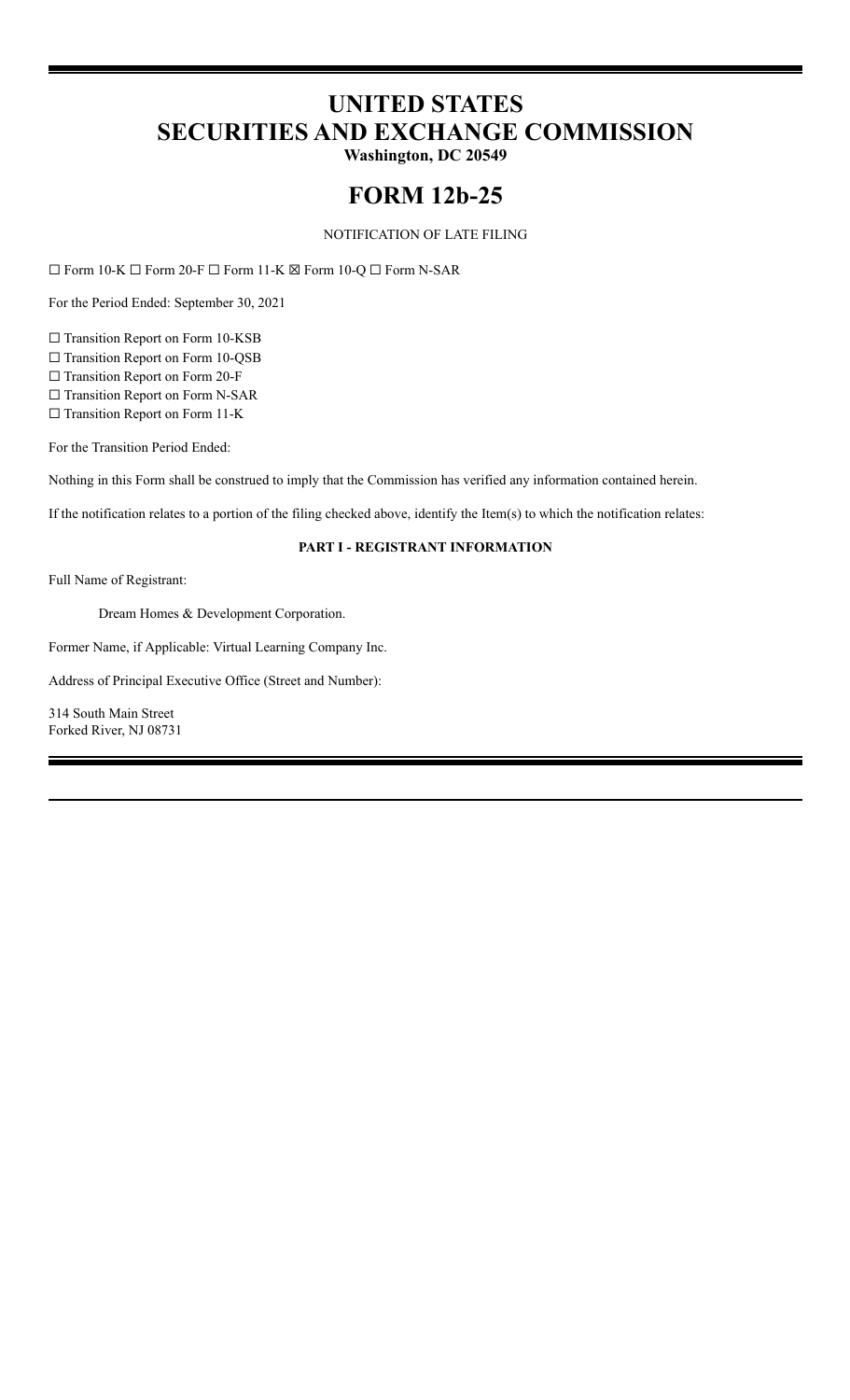#### **PART II - RULES 12b-25 (b) AND (c)**

If the subject report could not be filed without reasonable effort or expense and the registrant seeks relief pursuant to Rule 12b-25(b), the following should be completed. (Check box if appropriate)

[ ] (a) The reasons described in reasonable detail in Part III of this form could not be eliminated without unreasonable effort or expense;

[X] (b) The subject annual report or semi-annual report, transition report on Form 10-K, Form 20-F, 11-K or Form N-SAR, or portion thereof will be filed on or before the fifteenth calendar day following the prescribed due date; or the subject Quarterly report or transition report on Form 10-QSB, or portion thereof, will be filed on or before the fifth calendar day following the prescribed due date; and

[ ] (c) The accountant's statement or other exhibit required by Rule 12b-25(c) has been attached if applicable)

#### **PART III - NARRATIVE**

The Registrant is in the process of compiling information for the quarter ending September 30, 2021 for the Form 10-Q, all of which information has not yet been received.

## **PART IV - OTHER INFORMATION**

(1) Name and telephone number of person to contact in regard to this notification:

Chris Dieterich, Esq.: (310) 312-6888.

(2) Have all or other periodic report required under section 13 or 15(d) of the Securities Exchange Act of 1934 or section 30 of the Investment Company act of 1940 during the preceding 12 months or for such shorter period that the registrant was required to file such report(s) been filed? If the answer is no, identify report(s).

[X] Yes [ ] No

(3) Is it anticipated that any significant change in results of operations from the corresponding period for the last fiscal year will be reflected by the earnings statements to be included in the subject report or portion thereof?

[ ] Yes [X] No